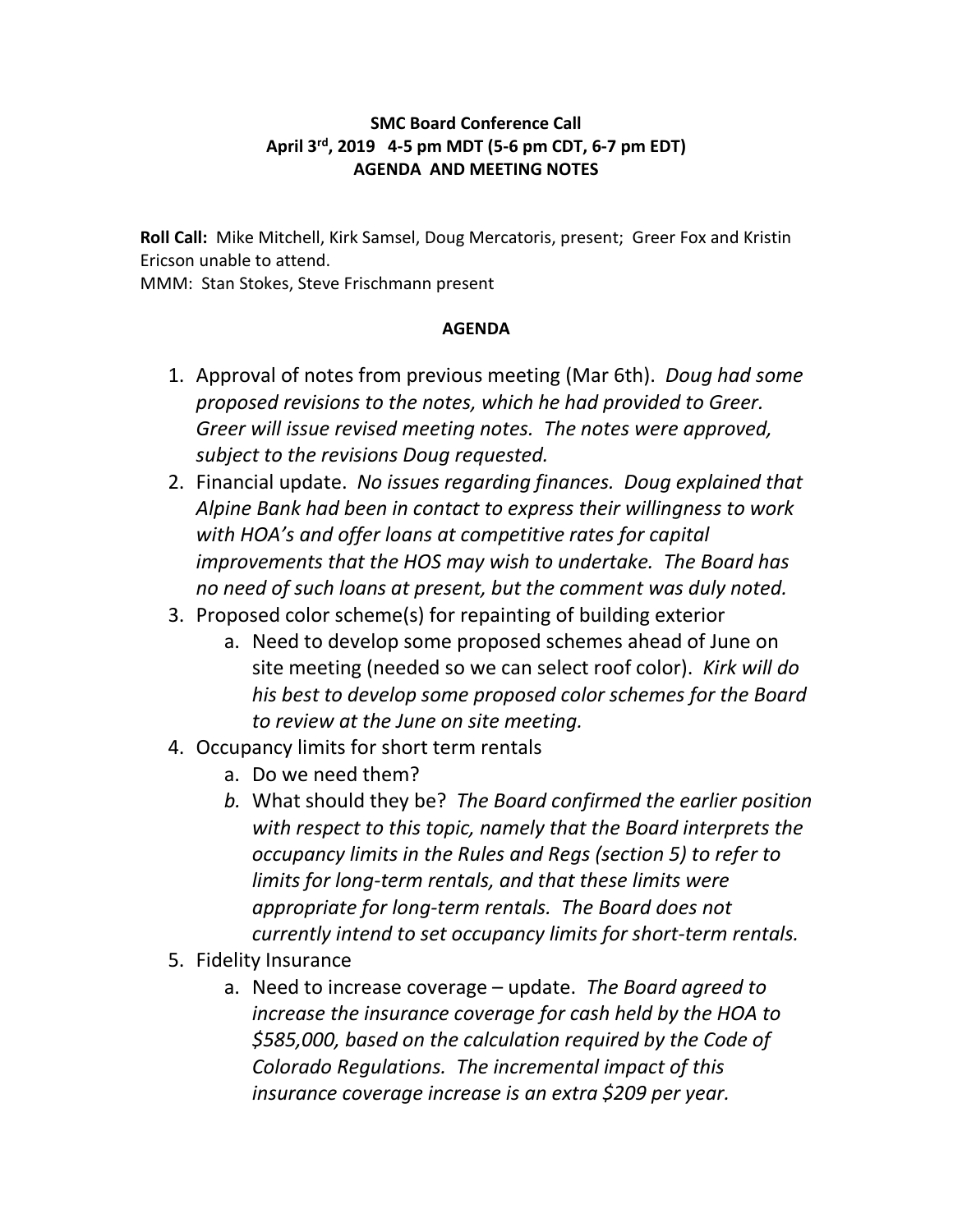- 6. Searchable documents Steve has prepared some example PDF's
	- *a.* What Board documents need to be searchable? *Board agreed that Steve should spend the time (~45 min per document) to convert the PDF's of HOA governance documents (Amended Declarations, By-Laws, Governance Policy Documents, Rules and Regs, etc.) into searchable PDF's. Word documents that are converted directly into PDF's are automatically searchable. The Board agreed that it was most likely not worth the effort to convert other "less important" older documents that were only available as PDF's into searchable PDF's.*
- *7.* Firewood thefts update. *Activities to stop the continued theft are ongoing.*
- *8.* New stairway light fixture installation update. *Buildings A through E and H are complete. Installation into the other building stairways is continuing.*
- 9. Garage light upgrade need a proposal (by June Board meeting?). *A small number of trial fittings are on order and will be installed when they arrive. if they are found satisfactory, the Board will approve replacement of all car port lights with these fittings.*
- *10.*E4 Party fine closed? *Yes – fine paid.*
- 11.H1 Fireplace is the problem of poor drawing resolved? *The mesh in place at the top of the firebox leading to the flue was covered in ashes. This has now been cleaned and the expectation is that the fire will work correctly in future. However, since the unit is empty at present, a fire has not yet been lit to prove that the problem has been solved.*
- 12. Any Other Business
	- *a. ROFR Process – Steve asked whether the HOA should be collecting the responses. The answer is no – the HOA receives a copy of all ROFR's sent out, but has no role in collecting the responses.*
	- *b. C3 plumbing bill – the HOA has not yet been presented with a revised request for payment.*
	- *c. B2 Plumbing leak: The search for the source of the leak will now start on May 2nd, rather than May 1st*
	- *d. A remodeling request has been received from J3 for Board review, and one is expected shortly from F2. Since the J3*